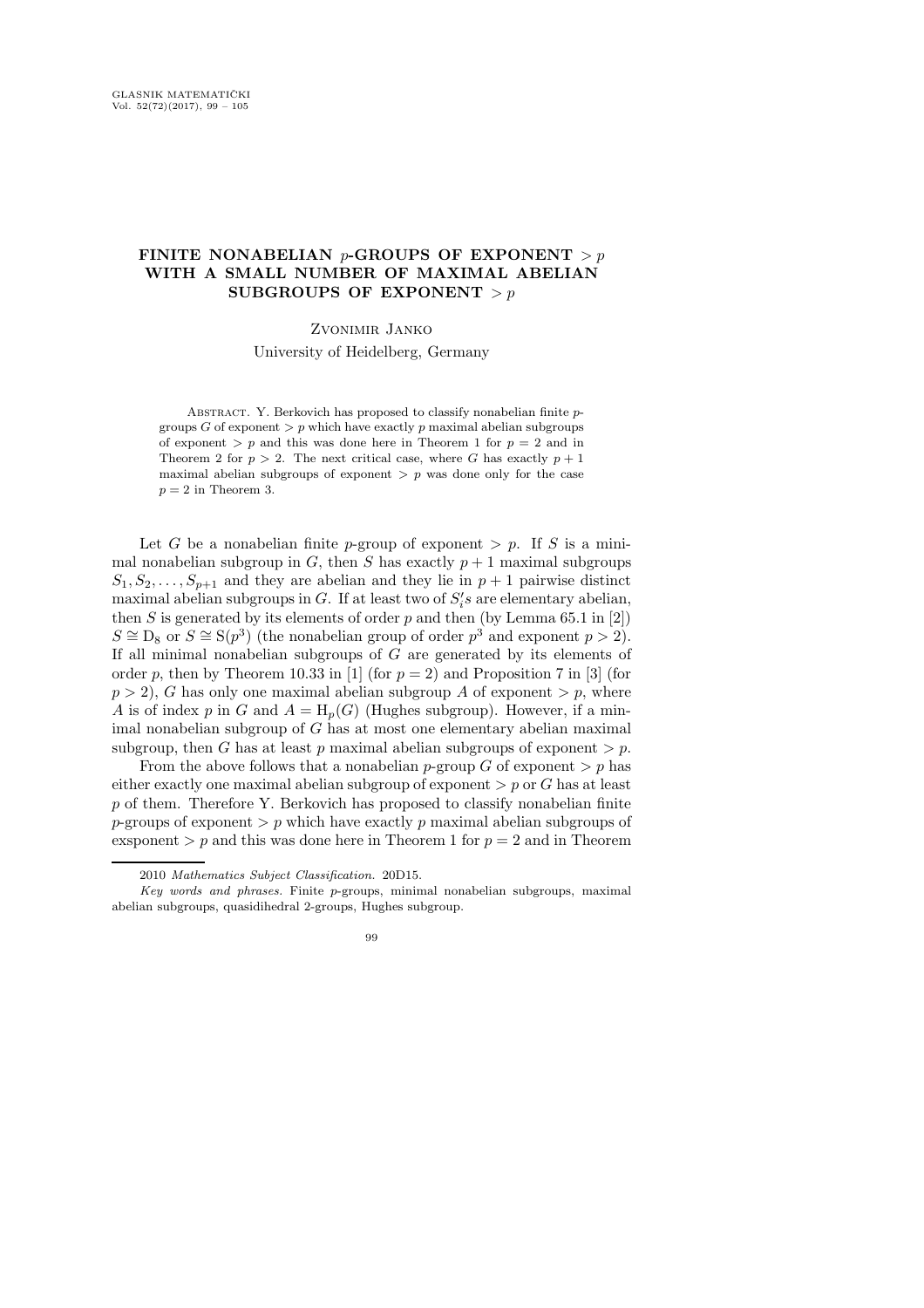100 Z. JANKO

2 for  $p > 2$ . By the above, such a group G possesses a minimal nonabelian subgroup S which is not isomorphic to  $D_8$  or  $S(p^3)$ . Also, such an S has exactly one maximal subgroup X which is elementary abelian so that  $\Phi(S) = Z(S)$ is elementary abelian and  $|S : \Phi(S)| = p^2$ . Let  $a \in S - X$  and  $b \in X - \Phi(S)$ so that  $o(a) \leq p^2$ ,  $o(b) = p$  and  $S = \langle a, b \rangle$ , where  $\Phi(S) = \langle a^p, [a, b] \rangle$ . If  $|\Phi(S)| = p$ , then  $|S| = p^3$  and  $S \cong M_{p^3}$  (the nonabelian group of order  $p^3$  and exponent  $p^2$ , where  $p > 2$ ). If  $|\Phi(S)| = p^2$ , then  $S \cong M_p(2, 1, 1)$ , where

$$
M_p(2,1,1) = \langle a, b \mid a^{p^2} = b^p = 1, [a, b] = c, c^p = [c, a] = [c, b] = 1 \rangle.
$$

Suppose that  $G$  possesses a non-normal maximal abelian subgroup  $H$  of exponent > p. Set  $K = N_G(H)$  so that  $|G: K| = p$ ,  $H < K$  and  $H^G \leq K$ . All elements in  $G - K$  are of order p. If  $p = 2$ , then K is abelian (by a result of Burnside), a contradiction. Hence in this case we must have  $p > 2$ . For any  $q \in G - K$ ,  $H<sup>g</sup> \leq K$  and so H and  $H<sup>g</sup>$  normalize each other.

Y. Berkovich has proposed to consider also the next critical case, where G has exactly  $p + 1$  maximal abelian subgroups of exponent  $\geq p$ . However, we have been able to classify such p-groups only in case  $p = 2$  in Theorem 3.

THEOREM 1. Let  $G$  be a nonabelian 2-group with exactly 2 maximal abelian subgroups of exponent  $> 2$ . Then  $G = M \times V$ , where

$$
M \cong M_2(2, 1, 1) = \langle a, b \mid a^4 = b^2 = 1, [a, b] = c, c^2 = [c, a] = [c, b] = 1 \rangle
$$

## and  $exp(V) \leq 2$ .

PROOF. Let  $G$  be a nonabelian 2-group with exactly 2 maximal abelian subgroups of exponent  $> 2$ . Let  $H_1$  and  $H_2$  be the two maximal abelian subgroups of exponent  $> 2$ , where we know that  $H_1$  and  $H_2$  are normal in G. If  $H_1H_2 < G$ , then all elements in  $G - (H_1H_2)$  are involutions and then (by a result of Burnside)  $H_1H_2$  would be abelian, a contradiction. Hence  $H_1H_2 = G$  and  $H_1 \cap H_2 = Z(G)$  so that G is of class 2 and all elements in  $G-(H_1 \cup H_2)$  are involutions. Indeed, all elements of order > 2 lie in  $H_1$  or  $H_2$ (by our hypothesis). If  $g \in G-(H_1 \cup H_2)$ , then a maximal abelian subgroup H containing  $\langle g \rangle$  is elementary abelian implying that  $Z(G)$  is elementary abelian. Since  $H \trianglelefteq G$ , Lemma 57.1 in [2] implies that for any  $x \in G-H$  there is  $h \in H$ such that  $\langle x, h \rangle$  is minimal nonabelian. Since  $\langle x, h \rangle \cong D_8$  or M<sub>2</sub>(2, 1, 1), it follows that  $\exp(\langle x, h \rangle) = 4$  and so  $o(x) \leq 4$ . We have proved that  $\exp(G) = 4$ . For any  $x, y \in G$ ,  $[x^2, y] = [x, y]^2 = 1$  and so we get  $\mathcal{O}_1(G) \leq \mathcal{Z}(G)$ .

Suppose that both  $H_1$  and  $H_2$  are not maximal subgroups in G. Then  $|H_i: \mathbb{Z}(G)| \geq 4$  for  $i = 1, 2$  and let  $h_i \in H_i - \mathbb{Z}(G)$  be an element of order  $4 (i = 1, 2)$  so that  $1 \neq h_i^2 \in \mathbb{Z}(G)$ . Let  $H_i^*$  be a maximal subgroup of  $H_i$ which contains  $\mathcal{Z}(G)\langle h_i \rangle$ ,  $i = 1, 2$ . Then  $M_1 = H_1 H_2^*$  and  $M_2 = H_2 H_1^*$  are distinct maximal subgroups of G containing  $H_1$  and  $H_2$ , respectively. Since all elements in  $G - (H_1 \cup H_2)$  are involutions, it follows that all elements in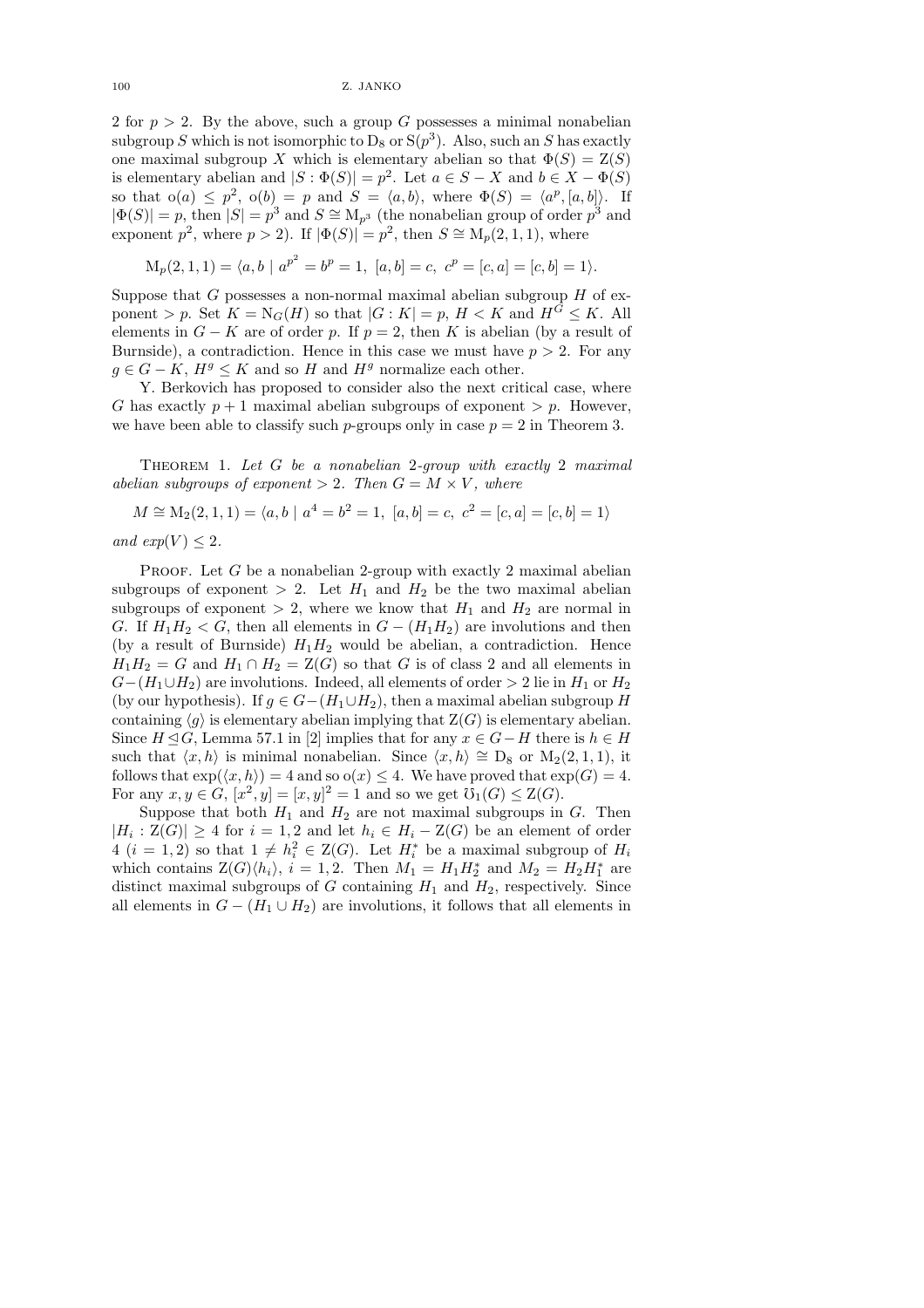$G - (M_1 \cup M_2)$  are involutions. Let  $g \in G - (M_1 \cup M_2)$  and  $m \in M_1 \cap M_2$ . Then g and  $gm \in G - (M_1 \cup M_2)$  are involutions and so we get

$$
1 = (gm)^2 = gmgm = g^2m^gm = m^gm \text{ and so } m^g = m^{-1}.
$$

It follows that g inverts each element in  $M_1 \cap M_2$  so that a result of Burnside implies that  $M_1 \cap M_2$  is abelian. In particular,  $\langle h_1, h_2 \rangle$  is abelian. Let Y be a maximal abelian subgroup in G containing  $\langle h_1, h_2 \rangle$ . By our hypothesis,  $Y = H_1$  or  $Y = H_2$ , a contradiction. We have proved that we may assume  $|G : H_1| = 2$  and so  $H_1$  is a maximal subgroup in G.

Let  $H_1^*$  be a maximal subgroup of  $H_1$  containing  $\Omega_1(H_1)$ . Then  $M_2 =$  $H_2H_1^*$  is a maximal subgroup of G and all elements in  $G - (H_1 \cup M_2)$  are involutions. If  $g \in G - (H_1 \cup M_2)$ , then for any  $x \in H_1^* = H_1 \cap M_2$ ,  $gx \in$  $G - (H_1 \cup M_2)$  is an involution. This implies  $x^g = x^{-1}$  and so g inverts each element in  $H_1^*$ . In particular, g centralizes  $\Omega_1(H_1)$ . It follows that  $\Omega_1(H_1) \leq Z(G)$  and so  $\Omega_1(H_1) = Z(G) = H_1 \cap H_2$  and therefore all elements in  $H_1 - Z(G)$  are of order 4.

Suppose that  $Z(G)$  is not a maximal subgroup in  $H_1$ . Note that all elements in  $G - (H_1 \cup H_2)$  are involutions and all elements in  $H_2 - H_1$  and in  $H_1 - Z(G)$  are of order 4. Let  $v \in H_1 - Z(G)$  so that  $v^2 \in Z(G)$  and let  $H_1^{**}$ be a maximal subgroup of  $H_1$  containing  $Z(G)\langle v \rangle$  so that  $M_2^* = H_1^{**}H_2$  is a maximal subgroup in G. If  $g \in G - (H_1 \cup M_2^*)$ , then g and  $gv \in G - (H_1 \cup M_2^*)$ are involutions implying that  $v^g = v^{-1}$ . Then each element in  $G - H_1$  also inverts  $\langle v \rangle$ . Hence each element in  $G - H_1$  inverts each element of order 4 in  $H_1$  and since it also centralizes  $Z(G)$ , it follows that each element in  $G - H_1$ inverts each element in  $H_1$ . But then G is quasidihedral and so in particular all elements in  $G - H_1$  must be involutions, a contradiction. We have proved that  $Z(G) = H_1 \cap H_2$  is a maximal subgroup in  $H_1$  and so  $H_2$  is also a maximal subgroup in  $G$ .

If each minimal nonabelian subgroup in  $G$  is isomorphic to  $D_8$ , then by Theorem 10.33 in [1] our group  $G$  is quasidihedral and so  $G$  has only one maximal abelian subgroup of exponent  $> 2$ , a contradiction. Hence G possesses a minimal nonabelian subgroup

 $M \cong M_2(2, 1, 1) = \langle a, b \mid a^4 = b^2 = 1, [a, b] = c, c^2 = [c, a] = [c, b] = 1 \rangle.$ 

Then M covers  $G/H_1$  and  $H_1/Z(G)$  and  $M \cap H_1$  is abelian of type (4, 2), where we have  $M \cap Z(G) \cong E_4$ . Indeed, if M does not cover  $G/H_1$  or  $H_1/Z(G)$ , then M would be abelian, a contradiction. Let V be a complement of  $M \cap Z(G)$ in  $Z(G)$ . Then  $G = M \times V$  and our theorem is proved.  $\Box$ 

THEOREM 2. Let G be a nonabelian p-group of exponent  $> p$ , where  $p > 2$ . Suppose that G has exactly p maximal abelian subgroups  $H_1, H_2, \ldots, H_p$ of exponent > p. Then  $exp(G) = p^2$ ,  $\mathcal{Z}(G)$  is elementary abelian, each  $\overline{H}_i$ normalizes each  $H_i$   $(i, j = 1, 2, \ldots, p)$ ,  $H = H_1 H_2 \cdots H_p = H_p(G)$  (Hughes subgroup) and  $\mathfrak{V}_1(G) \leq Z(H) = H_1 \cap H_2 \cdots \cap H_p$ .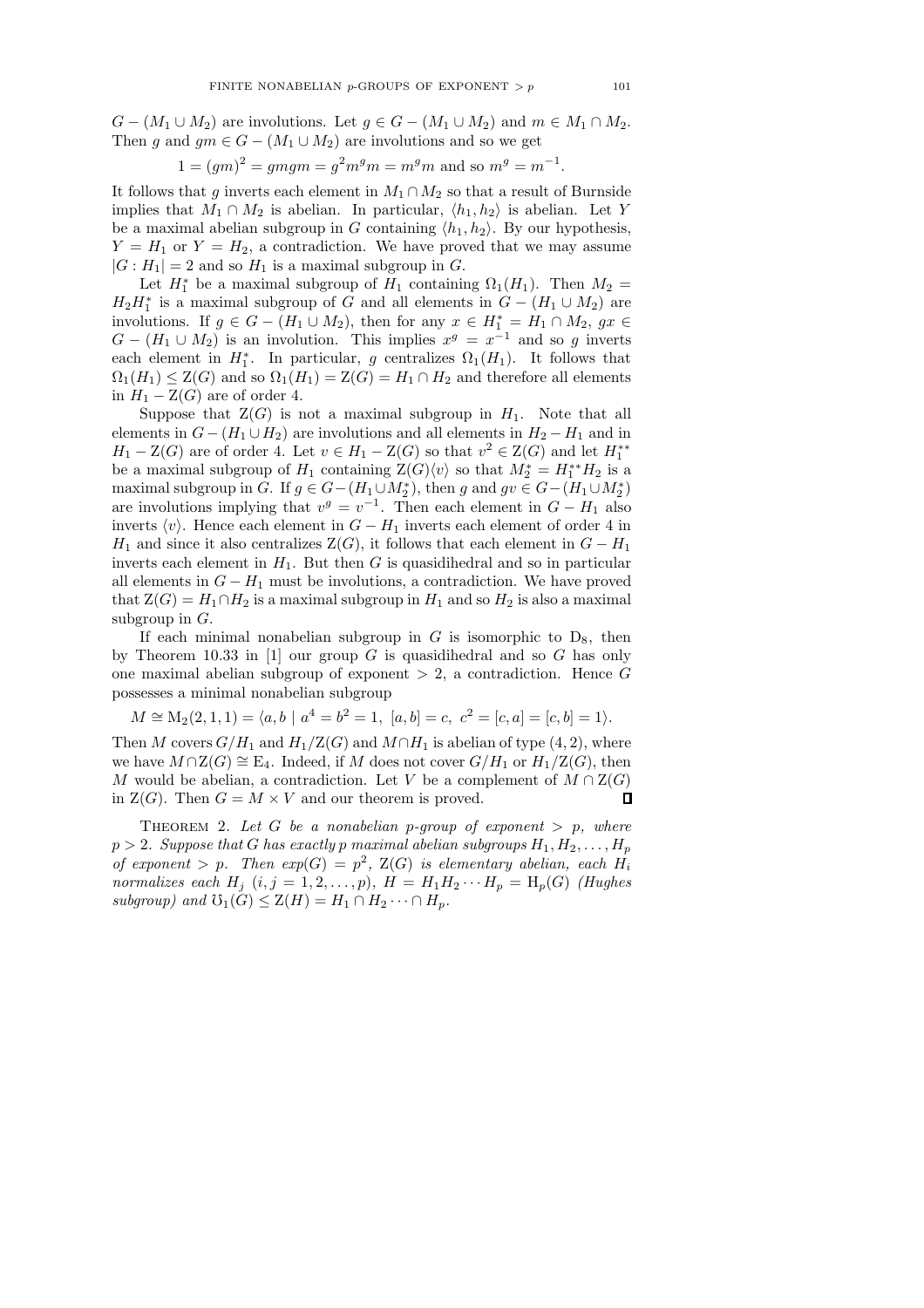PROOF. Let G be a p-group,  $p > 2$ , satisfying the assumptions of Theorem 2. It is easy to see that G possesses at least one minimal nonabelian subgroup M which is isomorphic to  $M_{p^3}$  or  $M_p(2, 1, 1)$ . Suppose that this is false. Then all minimal nonabelian subgroups of G are isomorphic to  $S(p^3)$ and so by Proposition 7 in [3] G has an abelian subgroup A of exponent  $> p$ and index p such that  $A = H_p(G)$ . But then G has only one maximal abelian subgroup of exponent  $\geq p$ , a contradiction. Hence there is such M as above. Any two maximal subgroups of  $M$  lie in two distinct maximal abelian subgroups in  $G$ . In this way we get  $p$  pairwise distinct maximal abelian subgroups in G of exponent  $\geq p$  and one maximal abelian subgroup which is elementary abelian. In particular,  $Z(G)$  is elementary abelian.

We want to show that  $\exp(G) = p^2$ . Let  $H_1, H_2, \ldots, H_p$  be the set of all p maximal abelian subgroups in G which are of exponent  $\geq p$ . Set  $\exp(G) = p^e$ , where  $e \geq 2$  and let g be an element of order  $p^e$  so that  $g \in H = H_1 H_2 \cdots H_p$ , where we know that each  $H_i$  normalizes each  $H_j$  (see the paragraph preceding Theorem 1). If g is not contained in all  $H_i$   $(i = 1, 2, \ldots, p)$ , say  $g \notin H_1$ , then by Lemma 57.1 in [2], there is  $h_1 \in H_1$  such that  $\langle g, h_1 \rangle$  is minimal nonabelian. Since all minimal nonabelian subgroups of G are of exponent  $\leq p^2$ , we get  $e = 2$ . So suppose that  $g \in H_i$  for all  $i = 1, 2, \ldots, p$ . In particular,  $g \in H_1 \cap H_2$ . Since  $\langle H_2 - H_1 \rangle = H_2$ , there is  $h \in H_2 - H_1$  such that  $o(h) = p^e$ . By Lemma 57.1 in [2], there is  $k \in H_1$  such that  $\langle h, k \rangle$  is minimal nonabelian. This implies again  $e = 2$ . We have proved that  $exp(G) = p^2$ . If  $H < G$ , then all elements in  $G - H$  are of order p and so  $H = H_p(G)$ . Now,  $Z(H)$  centralizes all  $H_i$  and so  $\mathbb{Z}(H) \leq H_1 \cap H_2 \cdots \cap H_p$ . But  $H_1 \cap H_2 \cdots \cap H_p \leq \mathbb{Z}(H)$  and so we get  $Z(H) = H_1 \cap H_2 \cdots \cap H_p$ .

Let g be any element of order  $p^2$  in G. Then  $g \in H = H_1 H_2 \cdots H_p$ , where  $H_i \leq H$  for all  $i = 1, 2, ..., p$ . We have either  $g \in H_i$  (and then also  $g^p \in H_i$ ) or (by Lemma 57.1 in [2]) there is  $h_i \in H_i$  such that  $M = \langle g, h_i \rangle$  is minimal nonabelian, where  $M \cong M_{p^3}$  or  $M \cong M_p(2,1,1)$ . Then we know that M contains exactly one maximal subgroup X of exponent  $p^2$  such that  $X \leq H_i$ . This implies that  $g^p \in X \leq H_i$ . Hence in any case we get  $g^p \in H_i$  for all  $i = 1, 2, \ldots, p$ . Hence  $g^p \in H_1 \cap H_2 \cdots \cap H_p = Z(H)$  and so  $\mathcal{O}_1(G) \leq Z(H)$ . Our theorem is proved. П

THEOREM 3. Let  $G$  be a nonabelian 2-group with exactly 3 maximal abelian subgroups  $H_1, H_2, H_3$  of exponent  $> 2$ . Then  $G = H_1 H_2 H_3$  and  $Z(G) = H_1 \cap H_2 \cap H_3.$ 

- (a) If  $H_1$  is conjugate in G to (say)  $H_2$ , then  $exp(H_1) = 4$ ,  $H_3$  is of index 2 in G with  $exp(H_3) \leq 8$ ,  $Z(G)$  is elementary abelian and G has a maximal subgroup which is quasidihedral of exponent 4.
- (b) If all  $H_i$  are normal in G,  $i = 1, 2, 3$ , then G is of class 2,  $\mathcal{O}_1(G) \leq$  $Z(G)$  and so  $G'$  is elementary abelian.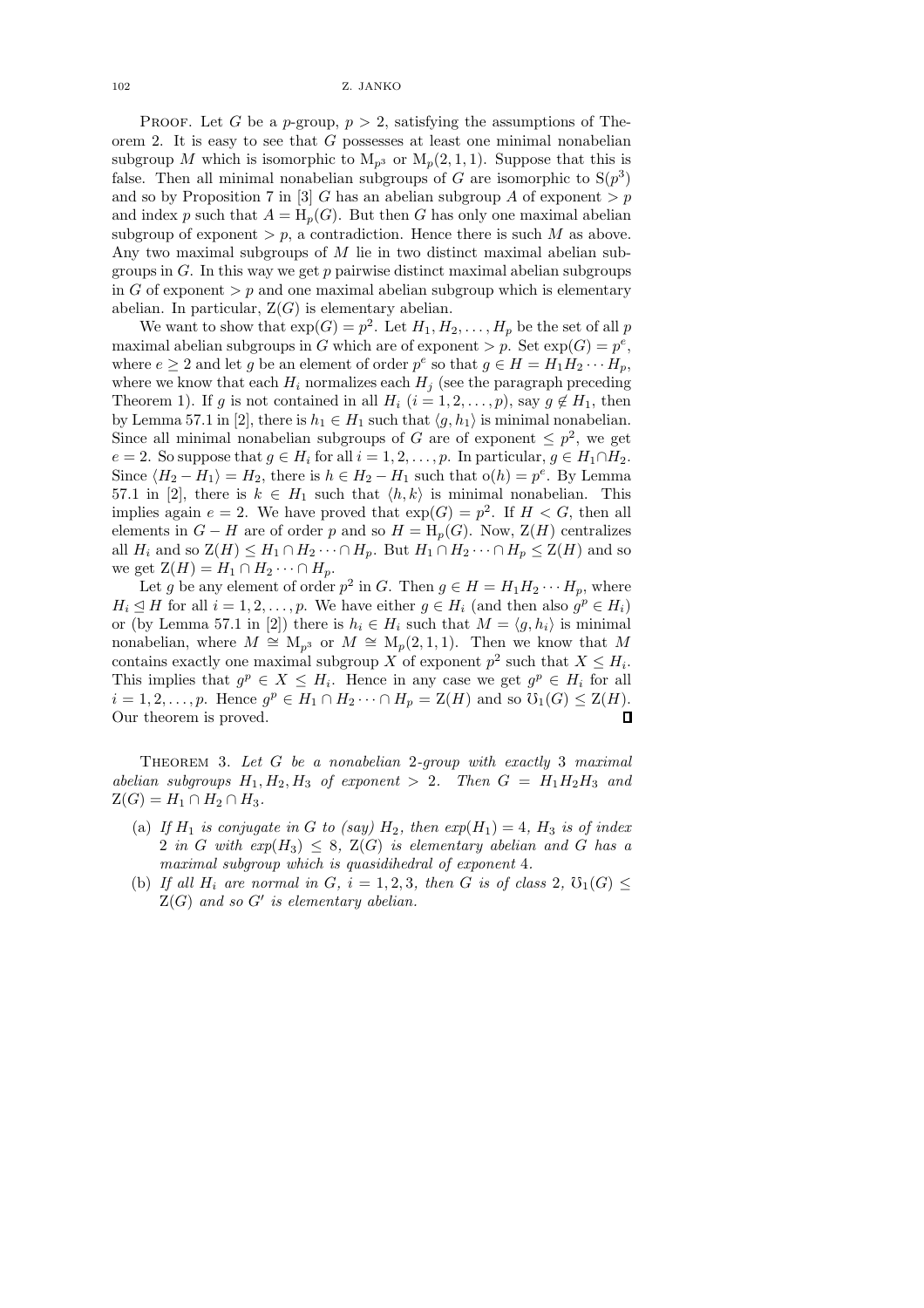**PROOF.** Let G be a nonabelian 2-group with exactly 3 maximal abelian subgroups  $H_1, H_2, H_3$  of exponent  $> 2$ . Set  $H = \langle H_1, H_2, H_3 \rangle$  so that  $H \leq G$ . If  $H < G$ , then all elements in  $G - H$  are involutions. But then (by a result of Burnside) H is abelian, a contradiction. Hence we have  $G = \langle H_1, H_2, H_3 \rangle$ and then obviously  $Z(G) = H_1 \cap H_2 \cap H_3$ .

## (i) First we consider the case where some  $H_i$  are not normal in  $G$ .

Then we may assume that  $H_1$  and  $H_2$  are conjugate in G and then  $H_3 \trianglelefteq G$ . We set  $K = N_G(H_1)$  so that  $|G: K| = 2$ ,  $H_1 < K$  and  $K = N_G(H_2)$ . For any  $g \in G - K$ ,  $H_2 = H_1^g$  and  $H_1 H_2 = H_1^G$ . Then  $H_3$  covers  $G/(H_1 H_2)$  so that  $G = (H_1H_2)H_3$ . All elements in  $G - (K \cup H_3)$  are involutions and so for each involution  $i \in G - (K \cup H_3)$ , a maximal abelian subgroup in G containing i is elementary abelian. In particular,  $Z(G)$  is elementary abelian.

Set  $G_1 = H_1 H_3$  and let  $g \in H_3 - K$  so that  $H_2 = H_1^g \leq G_1$ . It follows  $G_1 = G$  and set  $H_3^* = H_3 \cap K$  so that  $H_3^*$  normalizes  $H_1$ . We have  $H_1 \cap H_3 =$  $Z(G)$  is elementary abelian and also  $H_2 \cap H_3 = Z(G)$ . Then  $K = H_1 H_3^*$  and

$$
K' \le H_1 \cap H_3^* = \mathcal{Z}(G) \le \mathcal{Z}(K)
$$

so that K is of class 2 and K' is elementary abelian. For any  $k_1, k_2 \in K$  follows  $[k_1^2, k_2] = [k_1, k_2]^2 = 1$  and so  $\mathcal{O}_1(K) \leq \mathcal{Z}(K)$ . We have  $\mathcal{Z}(K) < H_1$  and if  $Z(K) > Z(G)$ , then  $Z(K)H_3^*$  is contained in a maximal abelian subgroup in G distinct from  $H_1, H_2$  and  $H_3$  and so  $\mathcal{Z}(K)H_3^*$  must be elementary abelian. We have proved that in any case  $Z(K)$  is elementary abelian and so  $\exp(K) = 4$ and  $4 < \exp(H_3) < 8$ .

Assume, by way of contradiction, that  $Z(K) > Z(G)$ . Since  $Z(K) < H_1$ , it follows that  $L = Z(K)H_3$  is a proper subgroup of G. We know that all elements in  $G - (K \cup L)$  are involutions. Let  $i \in G - (K \cup L)$  and  $x \in K \cap L$ . Then  $ix \in G - (K \cup L)$  and so

$$
1 = (ix)^2 = i x i x
$$
 implying  $x^i = x^{-1}$ .

Since i inverts each element in  $K \cap L$ , it follows that i centralizes  $Z(K)$  (noting that  $Z(K)$  is elementary abelian). But then  $Z(K) \leq Z(G)$ , a contradiction. We have proved that  $Z(K) = Z(G)$  and so in particular,  $\mathcal{O}_1(H_1) \leq Z(G)$ .

Suppose, by way of contradiction, that  $H_3$  is not a maximal subgroup in G. Let v be an element of order 4 in  $H_1$  so that  $v^2 \in Z(K) = Z(G)$  and we set  $R = H_3\langle v \rangle$ . Since  $|R : H_3| = 2$ , it follows that R is a proper subgroup of G and all elements in  $G - (K \cup R)$  are involutions. If  $i \in G - (K \cup R)$ and  $y \in K \cap R$ , then  $iy \in G - (K \cup R)$  so that iy is an involution implying  $y^i = y^{-1}$ . Thus i inverts each element in  $K \cap R = \langle v \rangle H_3^*$  implying that  $K \cap R$ is abelian. Let X be a maximal abelian subgroup of G containing  $K \cap R$ . Since X is obviously distinct from each  $H_i$ ,  $i = 1, 2, 3$ , and  $\exp(X) > 2$ , we have a contradiction. We have proved that  $H_3$  is a maximal subgroup in  $G$ .

All elements in  $G - (K \cup H_3)$  are involutions, where K and  $H_3$  are two distinct maximal subgroups in G. Then each involution  $i \in G - (K \cup H_3)$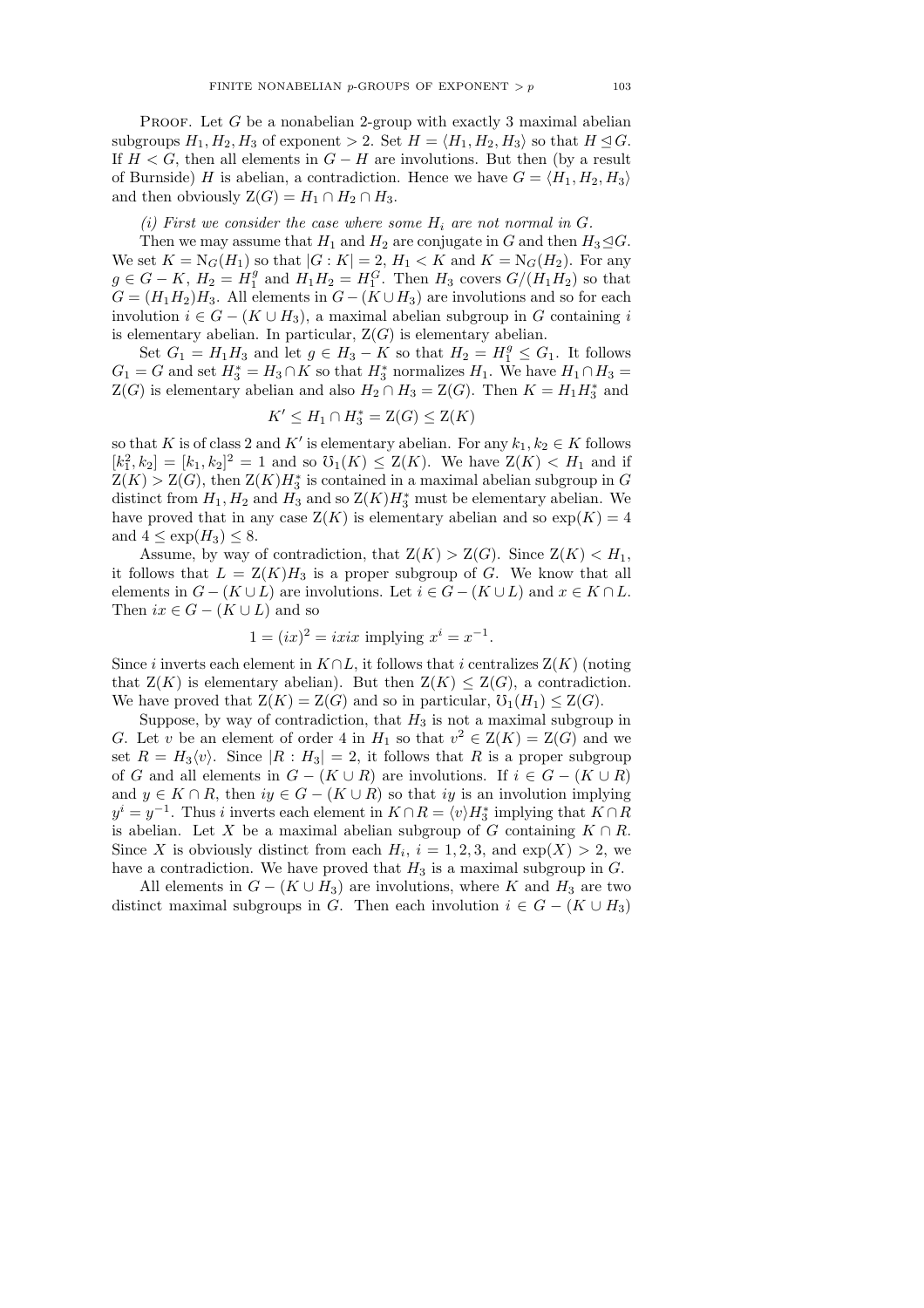inverts each element in  $K \cap H_3 = H_3^*$ . In particular, i centralizes  $\Omega_1(H_3^*)$ and so  $\Omega_1(H_3^*) = H_1 \cap H_3 = \mathbb{Z}(G)$ . Since  $H_1 \cap H_3 < H_3^*$ , it follows that  $\exp(H_3^*) = 4$ . Then  $H_3^*\langle i \rangle$  is quasidihedral of exponent 4 and  $H_3^*\langle i \rangle$  is a maximal subgroup in G. Finally,  $H_1 \cap H_3^* = Z(G)$  is a maximal subgroup of  $H_1$  and so  $\exp(H_1) = 4$  and  $G = H_1H_3 = H_1H_2H_3$ . We have proved all properties of G stated in part (a) of our theorem.

- (ii) Now assume that all  $H_i$  are normal in  $G$ ,  $i = 1, 2, 3$ .
- Then we have again  $G = H_1 H_2 H_3$ .
- (ii1) First suppose that  $H_1, H_2$  and  $H_3$  do not cover G.

Then  $G - (H_1 \cup H_2 \cup H_3)$  is not empty so that all elements in  $G - (H_1 \cup H_2 \cup H_3)$  $H_2 \cup H_3$  are involutions. Let  $i \in G - (H_1 \cup H_2 \cup H_3)$  and let A be a maximal abelian subgroup in G containing i so that A is distinct from  $H_1, H_2$  and  $H_3$ implying that A must be elementary abelian. Since  $Z(G) < A$ , it follows that  $Z(G)$  is elementary abelian.

It is easy to see that  $\exp(G) = 4$ . Suppose that  $g \in G$  with  $o(g) \geq 8$ . For any  $i \in \{1,2,3\}$ , we have either  $g \in H_i$  (and then also  $g^2 \in H_i$ ) or  $g \in G - H_i$ . In the second case Lemma 57.1 in [2] implies that there is  $h \in H_i$ such that  $M = \langle g, h \rangle$  is minimal nonabelian. Since  $exp(M) \geq 8$ , each of the three maximal subgroups  $M_i$   $(i = 1, 2, 3)$  of M are of exponent  $> 2$  and they lie in three pairwise distinct maximal abelian subgroups  $H_1, H_2, H_3$  of exponent > 2 in G. Hence for an  $j \in \{1,2,3\}$ , we have  $M_j \leq H_i$  and then  $g^2 \in M_j \leq H_i$ . We have proved that in any case  $g^2 \in H_i$  for each  $i \in \{1, 2, 3\}$ and so  $g^2 \in H_1 \cap H_2 \cap H_3 = \mathbb{Z}(G)$ . But  $\mathbb{Z}(G)$  is elementary abelian and so  $o(g^2) \leq 2$ , a contradiction. We have proved that  $exp(G) = 4$ .

Suppose that there is  $h \in G$  of order 4 such that  $h^2 \notin Z(G)$ . Since all elements of order 4 in G are contained in  $H_1 \cup H_2 \cup H_3$ , we may assume that  $h \in H_1$ . Then interchanging  $H_2$  and  $H_3$  (if necessary), we may assume that  $h^2 \notin H_2$ . Set  $K_0 = H_1 H_2$  so that  $\mathcal{Z}(K_0) = H_1 \cap H_2$  and  $h^2 \notin \mathcal{Z}(K_0)$ . We have  $K'_0 \leq H_1 \cap H_2 = \mathbb{Z}(K_0)$  and so  $K'_0$  is of class 2. Suppose, by way of contradiction, that  $\exp(Z(K_0)) = 4$ . Let  $k \in K_0 - (H_1 \cup H_2)$  and let B be a maximal abelian subgroup of G containing  $Z(K_0)\langle k\rangle$  so that we must have  $B = H_3$ . But then  $H_3 \geq Z(K_0)$  and so  $Z(K_0) = H_1 \cap H_2 \cap H_3 = Z(G)$ , a contradiction. Hence  $Z(K_0)$  is elementary abelian. But then for all  $x \in K_0$ ,  $[h^2, x] = [h, x]^2 = 1$  and so  $h^2 \in Z(K_0)$ , a final contradiction. We have proved that  $\mathcal{O}_1(G) \leq \mathcal{Z}(G)$  implying that  $G'$  is elementary abelian and so we have obtained some 2-groups from part (b) of our theorem.

(ii2) Now assume that  $G = H_1 \cup H_2 \cup H_3$ , i.e.,  $H_1, H_2, H_3$  cover G.

Let  $i \neq j$  with  $i, j \in \{1, 2, 3\} = \{i, j, k\}$ . If  $H_i H_j < G$ , then  $H_k \geq$  $G-(H_iH_j)$  and since  $\langle G-(H_iH_j) \rangle = G$ , G would be abelian, a contradiction. Thus

$$
H_i H_j = G, H_i \cap H_j = \mathbb{Z}(G), H_k \ge G - (H_i \cup H_j) \text{ and } H_k \ge \mathbb{Z}(G).
$$